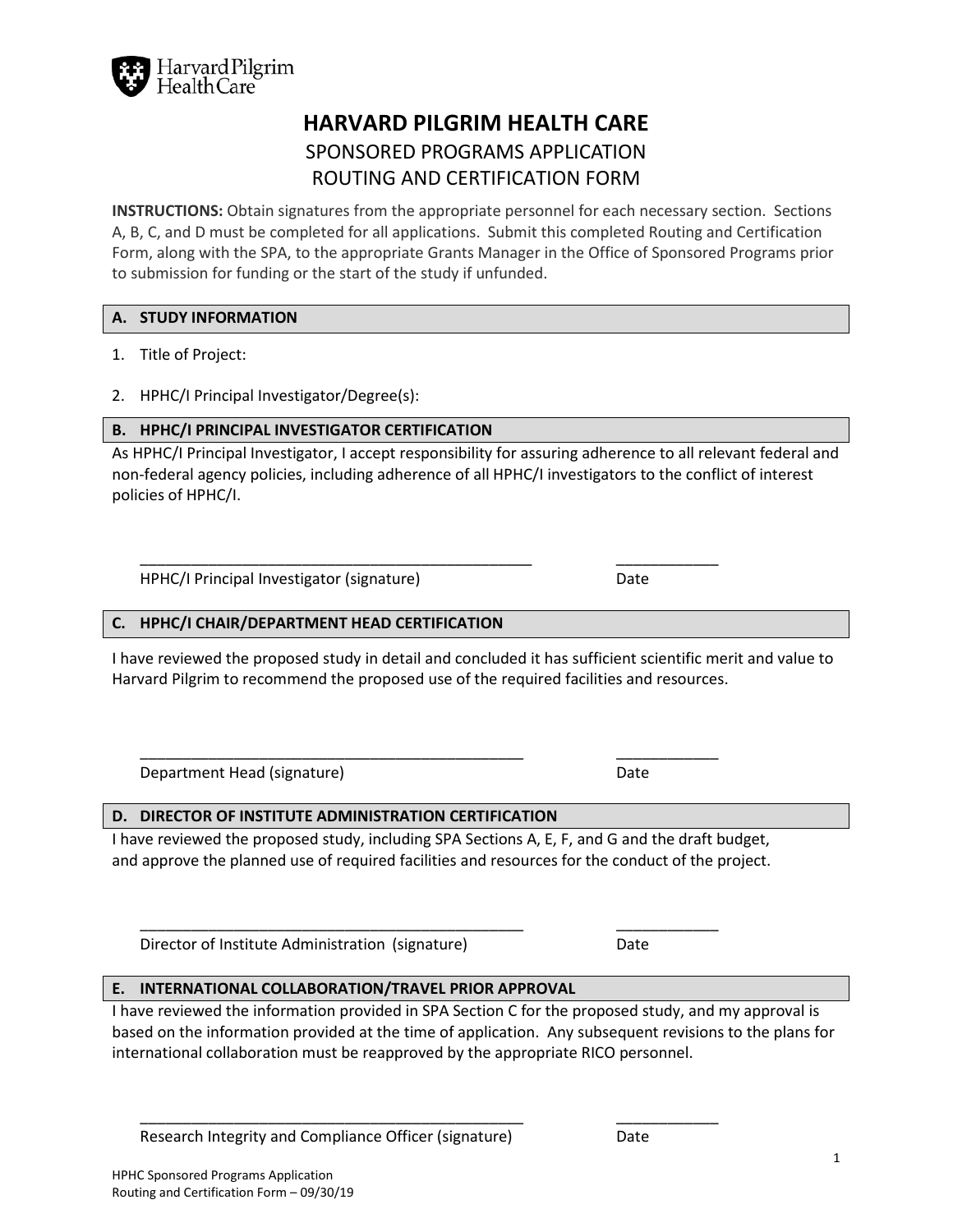

## **HARVARD PILGRIM HEALTH CARE**

## SPONSORED PROGRAMS APPLICATION ROUTING AND CERTIFICATION FORM

### **F. TRAINING GRANT CERTIFICATION**

I have reviewed the proposed study, including the rules regarding stipends and compensation for training grants. I approve the use of **the COV** funds to cover the cost of benefits for the PI should a training grant be awarded.

\_\_\_\_\_\_\_\_\_\_\_\_\_\_\_\_\_\_\_\_\_\_\_\_\_\_\_\_\_\_\_\_\_\_\_\_\_\_\_\_\_\_\_\_\_ \_\_\_\_\_\_\_\_\_\_\_\_

\_\_\_\_\_\_\_\_\_\_\_\_\_\_\_\_\_\_\_\_\_\_\_\_\_\_\_\_\_\_\_\_\_\_\_\_\_\_\_\_\_\_\_\_\_ \_\_\_\_\_\_\_\_\_\_\_\_

Departmental Administrator (signature) Departmental Administrator (signature)

### **G. COST SHARE CERTIFICATION**

I have reviewed the proposed cost-share information included in SPA Section H, and the draft budget, and approve the planned use of the department account to support the cost-share.

Director of Institute Administration (signature) Date

### **H. APPENDIX A CERTIFICATION – SOLE SOURCE JUSTIFICATION**

No employee, officer, or agent may participate in the selection, award or administration of a contract supported by a Federal award if he or she has a real or apparent conflict of interest. The officers, employees, and agents of the non-Federal entity may neither solicit nor accept gratuities, favors, or anything of monetary value from contractors or parties to subcontracts.

By providing my signature, I am confirming that I will adhere to the above statement.

HPHC/I Principal Investigator (signature) Date

\_\_\_\_\_\_\_\_\_\_\_\_\_\_\_\_\_\_\_\_\_\_\_\_\_\_\_\_\_\_\_\_\_\_\_\_\_\_\_\_\_\_\_\_\_\_ \_\_\_\_\_\_\_\_\_\_\_\_

### **I. APPENDIX B CERTIFCATION – IMPACT ON NON-DPM DEPARTMENTS**

I have reviewed the information in the SPA and Appendix B and my approval below is based on the information provided at this time. Any subsequent revision to its content must be re-approved by me or another appropriate department manager.

\_\_\_\_\_\_\_\_\_\_\_\_\_\_\_\_\_\_\_\_\_\_\_\_\_\_\_\_\_\_\_\_\_\_\_\_\_\_\_\_\_\_\_\_\_ \_\_\_\_\_\_\_\_\_\_\_\_

Department Manager (signature) and the control of the Date

Title and Department: